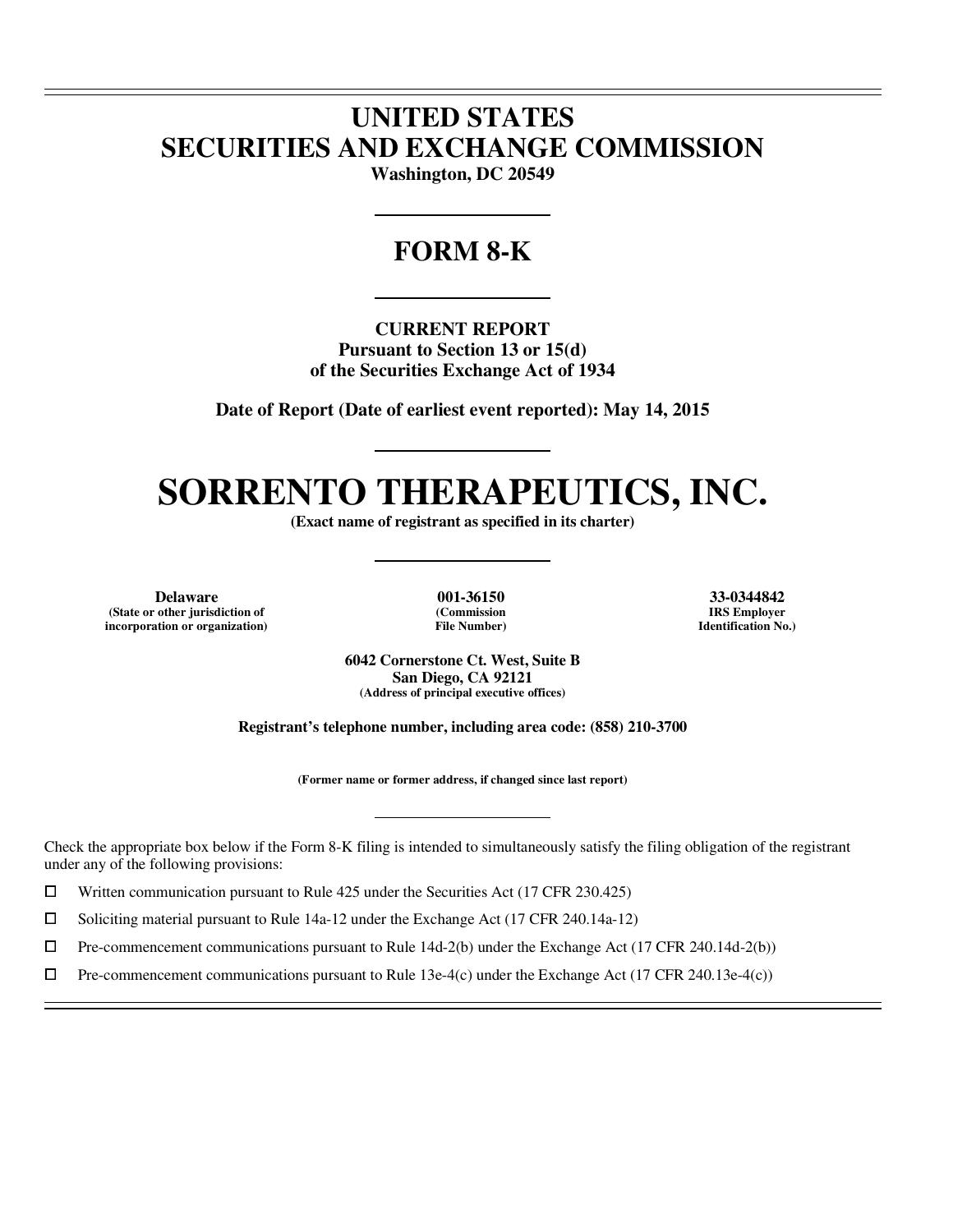### **Item 1.01 Entry into a Material Definitive Agreement.**

On May 14, 2015, Sorrento Therapeutics, Inc. (the "Company") entered into a stock sale and purchase agreement (the "Agreement") with NantPharma, LLC ("NantPharma") pursuant to which the Company is selling (the "Sale") to NantPharma all of the Company's equity interests in IgdraSol, Inc., a wholly-owned subsidiary ("IgDraSol") of the Company and the holder of the rights to Cynviloq, a polymeric micelle based Cremophor free paclitaxel injectable finished formulation. Pursuant to the Agreement, NantPharma will pay the Company an upfront payment of \$90,050,000. In addition, the Company will be entitled to receive up to \$620 million in regulatory milestone payments and up to \$600 million in sales milestone payments. The Company will also receive specified additional per unit payments in excess of cost of supply from total unit sales. In addition, during the first three years after closing, the Company has the option to co-develop and/or co-market Cynviloq on terms to be negotiated.

The Agreement contains customary representations, warranties and covenants of the Company and NantPharma.

Consummation of the Sale is subject to various conditions, including, among others, (i) all consents, approvals, assignments, permits and authorizations having been obtained, (ii) no change, effect, event, development, occurrence, condition or states of facts occurring that would be materially adverse to IgDraSol for with respect to Cynviloq, and (iii) all Hart-Scott-Rodino conditions shall have expired or been terminated or been obtained or made. In addition, the Company's and NantPharmas' respective obligations to consummate the Sale are subject to certain other conditions, including, among others, (i) the accuracy of the representations and warranties of the other party and (ii) compliance of the other party with its covenants in all material respect.

The Company intends to submit a FOIA Confidential Treatment Request to the Securities and Exchange Commission pursuant to Rule 24b-2 under the Securities Exchange Act of 1934, as amended, requesting that it be permitted to redact certain portions of the Agreement. The omitted material will be included in the request for confidential treatment.

The foregoing summary is qualified in its entirety by reference to the Agreement, a redacted copy of which will be attached as an exhibit to the Company's Quarterly Report on Form 10-Q for the quarter ended June 30, 2015.

### **Item 8.01 Other Items.**

On May 15, 2015, the Company issued a press release announcing that NantPharma agreed to acquire the rights to Cynviloq through the acquisition of Igdrasol, Inc., a wholly-owned subsidiary of Sorrento, which has been developing Cynviloq (paclitaxel nanoparticle polymeric micelle) in a bio-equivalence trial. A copy of the press release is attached as Exhibit 99.1 and incorporated herein by reference.

### **Item 9.01 Financial Statements and Exhibits.**

**Exhibit No. Description** 99.1 Press release dated May 15, 2015.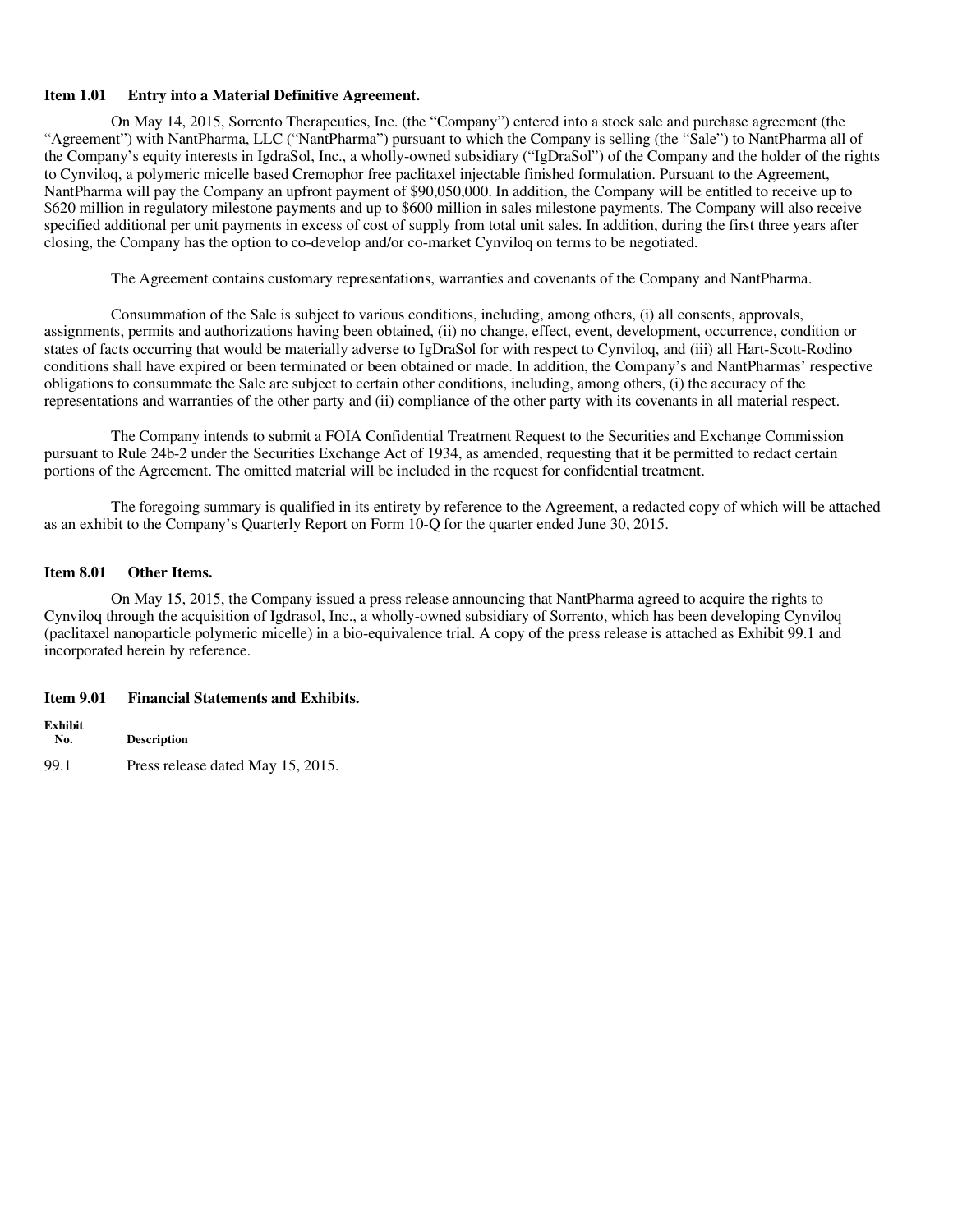### SIGNATURE

Pursuant to the requirements of the Securities Exchange Act of 1934, the Registrant has duly caused this report to be signed on its behalf by the undersigned hereunto duly authorized.

Dated: May 15, 2015

### SORRENTO THERAPEUTICS, INC.

By: /s/ Henry Ji

Name: Henry Ji Title: President and Chief Executive Officer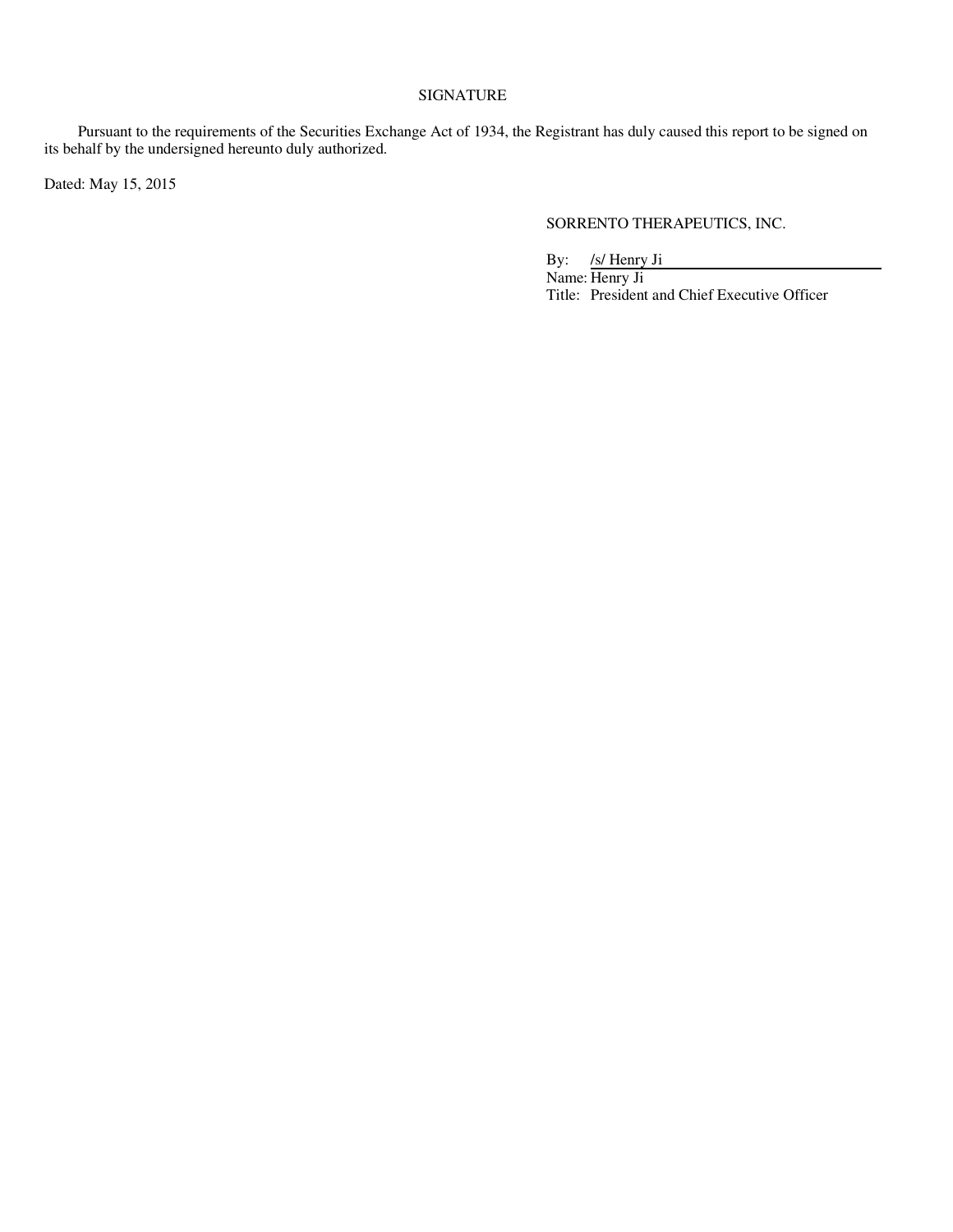# sorrento

### **NANTWORKS ACQUIRES CYNVILOQ™ FOR UP TO \$1.3+ BILLION**

### **—\$90 million+ up-front payment and \$1.2 billion+ milestone payments**

#### **—Sorrento retains option for co-development and/or co-marketing of Cynviloq™**

**San Diego, CA** - May 15, 2015—Sorrento Therapeutics, Inc. (NASDAQ: SRNE; Sorrento), announced today that NantPharma, founded by Dr. Patrick Soon-Shiong and a member of the NantWorks ecosystem of companies, agreed to acquire the rights to Cynviloq through the acquisition of Igdrasol, Inc., a wholly-owned subsidiary of Sorrento, which has been developing Cynviloq (paclitaxel nanoparticle polymeric micelle) in a bio-equivalence trial. Dr. Soon-Shiong was the founder of Abraxis BioScience and inventor and developer of the blockbuster drug Abraxane® (albumin-bound paclitaxel), currently approved for the treatment of breast, lung, and pancreatic cancers. Under the terms of the agreement, Sorrento will receive more than \$90 million in an up-front cash payment plus the potential for more than \$600 million in regulatory and \$600 million in sales milestone payments. Sorrento will also receive additional transfer pricing payments from total unit sales. Furthermore, Sorrento has the option to co-develop and/or comarket Cynviloq on terms to be negotiated.

"We are extremely pleased with the recent Cynviloq TRIBECA™ study results and excited that Dr. Patrick Soon-Shiong and his NantPharma team plan to expand Cynviloq into multiple cancer indications, as well as combine it with immunomodulatory antibodies and cell therapies from Sorrento's pipeline." said Dr. Henry Ji, President and CEO. "This major transaction will enhance Sorrento's mission of bringing innovative therapies to patients in need quickly and efficiently. It puts our lead program into the hands of a team that has the experience, commitment and resources to develop and launch a major cancer drug. This transaction not only validates our prior Igdrasol acquisition, it also delivers significant financial return, while potentially offering much more in the long run to our shareholders. Moving forward, Sorrento plans to focus on truly innovative immuno-oncology and cellular therapies and position us as the leader in the emerging immunotherapy space."

"Precision cancer medicine will require a multi-faceted treatment approach involving chemotherapy, immunotherapy, adoptive cellular therapy and next-generation precision medicine technologies, including such as genomics and proteomics diagnostics which NantWorks is developing," said Dr. Soon-Shiong. "We are committing significant resources to the development of novel cancer therapies, including combination therapies, an area of significant unmet need. Chemotherapy is an important pillar to the combination with immunotherapy and natural killer cells, and the opportunity to develop combination regimens of low-dose metronomic use of this active drug is an important step in transforming cancer care as we know it today."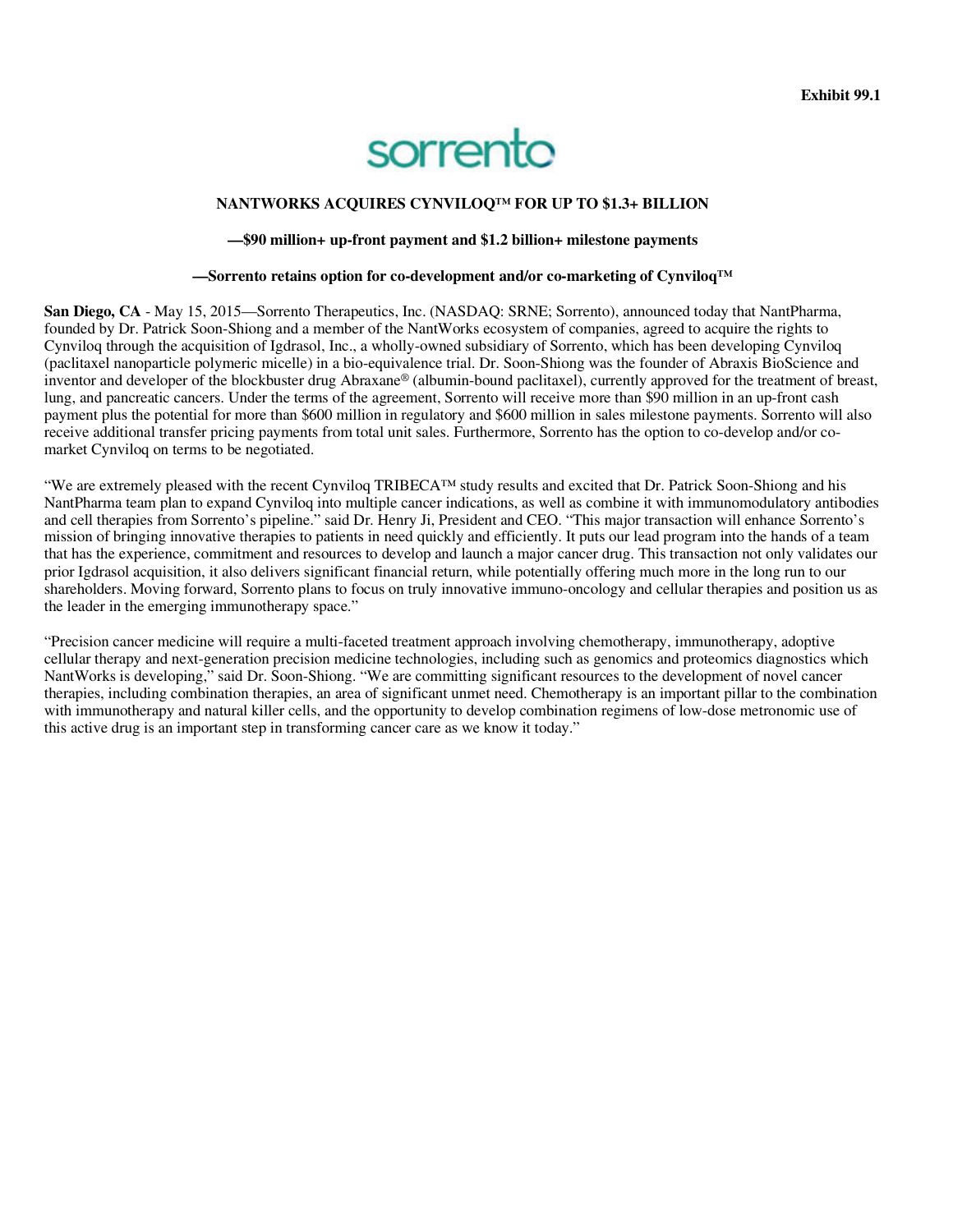### **About Sorrento Therapeutics, Inc.**

Sorrento is an oncology company developing new treatments for cancer and associated pain. In addition to Cynviloq, Sorrento has clinical stage asset resiniferatoxin, a non-opiate TRPV1 agonist currently in a Phase 1/2 study at the NIH to treat terminal cancer patients suffering from intractable pain.

In December 2014, Sorrento and NantWorks formed a global joint venture, called NANTibody, to focus on immunotherapies for cancer. Also in December 2014, Sorrento and Conkwest, Inc., a privately-held immuno-oncology company developing proprietary Neukoplast®, a Natural Killer (NK) cell-line based therapy, entered into an agreement to jointly develop CAR.TNK™ (Chimeric Antigen Receptor Tumor-attacking Neukoplast) immunotherapies for the treatment of cancer and infectious diseases. In March 2015, Sorrento entered into a global collaboration with NantCell, a NantWorks company, to discover and develop immunotherapies against tumor neo-epitopes.

### **About NantWorks**

NantWorks, LLC, founded by renowned physician scientist and inventor of the first human nanoparticle chemotherapeutic agent Abraxane®, Dr. Patrick Soon-Shiong, is the umbrella organization for the following entities: NantHealth, NantMobile, NantMedia, NantOmics, NantBioScience, NantCell, NantPharma, NantCapital and NantCloud. Fact-based and solution-driven, each of NantWorks' division entities operates at the nexus of innovation and infrastructure. The core mission of NantWorks is convergence: to develop and deliver a diverse range of technologies that accelerates innovation, broadens the scope of scientific discovery, enhances groundbreaking research, and improves healthcare treatment for those in need. NantWorks is building an integrated factbased, genomically-informed, personalized approach to the delivery of care and the development of next generation diagnostics and therapeutics.

### **Forward-Looking Statements**

This press release contains forward-looking statements related to Sorrento Therapeutics, Inc. under the safe harbor provisions of Section 21E of the Private Securities Litigation Reform Act of 1995 and subject to risks and uncertainties that could cause actual results to differ materially from those projected. Forward-looking statements include statements about whether Sorrento will receive any or all of the milestone, profit share or other payments under the agreement with NantPharma; whether Cynviloq may be approved by the FDA; and the potential for co-development or co-marketing that may be agreed pursuant to the agreement with NantPharma; and other matters that are described in Sorrento's Annual Report on Form 10-K for the year ended December 31, 2014, and subsequent Quarterly Reports on Form 10-Q filed with the Securities and Exchange Commission, including the risk factors set forth in those filings. Investors are cautioned not to place undue reliance on these forward-looking statements, which speak only as of the date of this release and we undertake no obligation to update any forward-looking statement in this press release except as required by law.